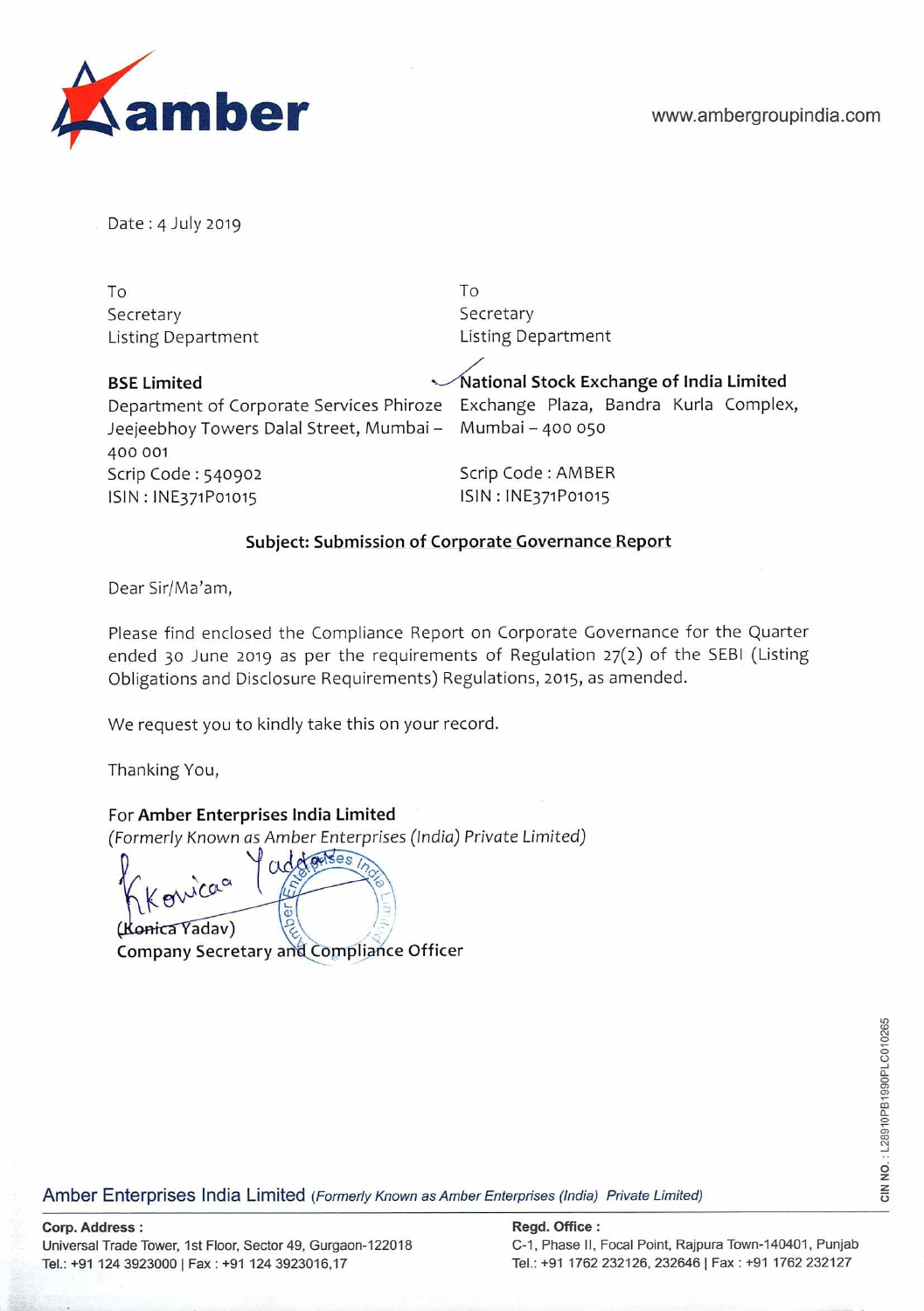| General information about company                              |                                 |
|----------------------------------------------------------------|---------------------------------|
| Scrip code                                                     | 540902                          |
| NSE Symbol                                                     | <b>AMBER</b>                    |
| <b>MSEI</b> Symbol                                             |                                 |
| <b>ISIN</b>                                                    | INE371P01015                    |
| Name of the entity                                             | AMBER ENTERPRISES INDIA LIMITED |
| Date of start of financial year                                | 01-04-2019                      |
| Date of end of financial year                                  | 31-03-2020                      |
| <b>Reporting Quarter</b>                                       | Quarterly                       |
| Date of Report                                                 | 30-06-2019                      |
| Risk management committee                                      | Applicable                      |
| Market Capitalisation as per immediate previous Financial Year | Top 500 listed entities         |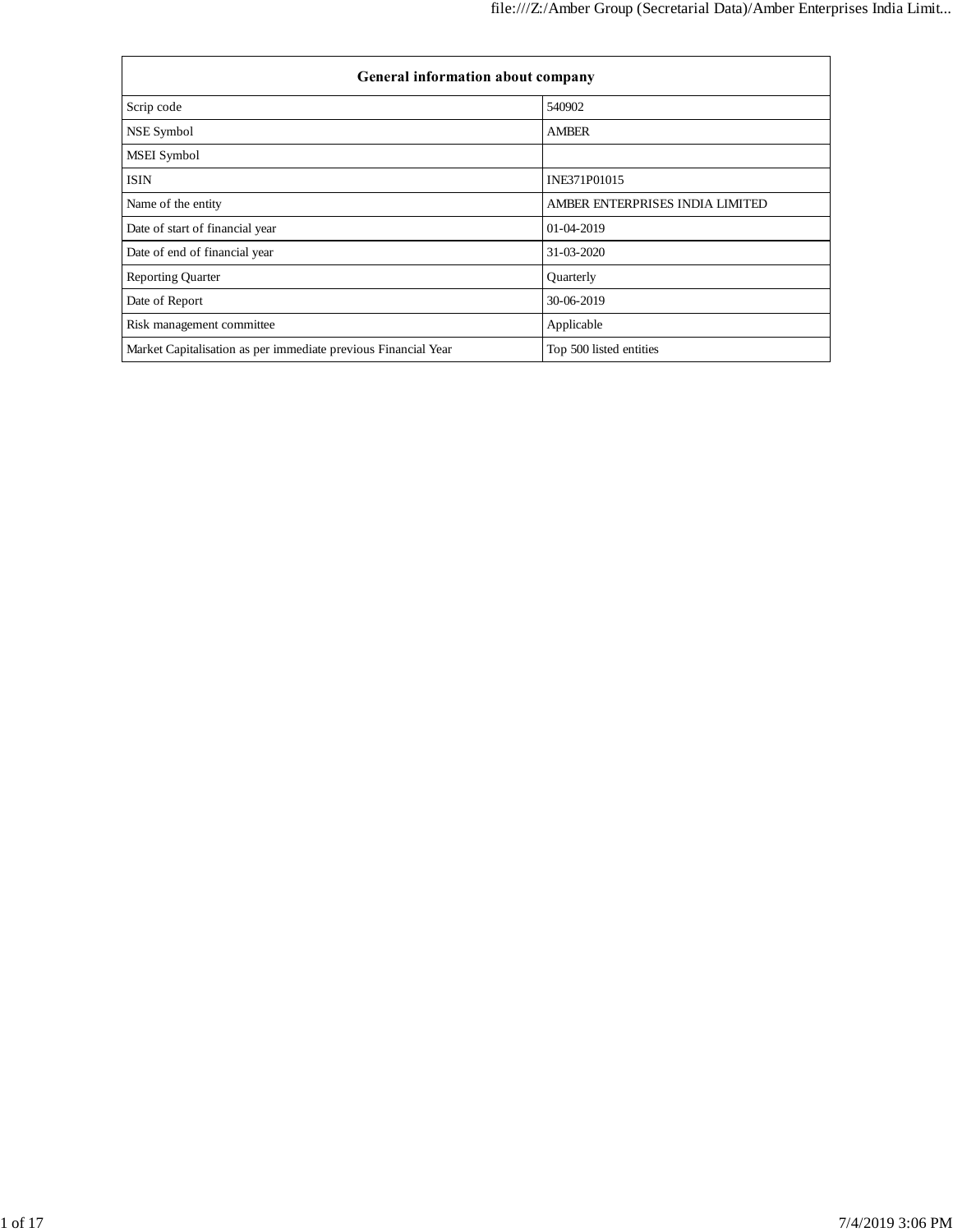### **Annexure I**

### **Annexure I to be submitted by listed entity on quarterly basis**

#### **I. Composition of Board of Directors**

|                  |            |                                            |                            |                            |                       |                                          | Disclosure of notes on composition of board of directors explanatory |                      |                                               |                                                                                                                                          |                                                                                                                                                                |                                                                                                                                                                       |                                                                                                                                                            |
|------------------|------------|--------------------------------------------|----------------------------|----------------------------|-----------------------|------------------------------------------|----------------------------------------------------------------------|----------------------|-----------------------------------------------|------------------------------------------------------------------------------------------------------------------------------------------|----------------------------------------------------------------------------------------------------------------------------------------------------------------|-----------------------------------------------------------------------------------------------------------------------------------------------------------------------|------------------------------------------------------------------------------------------------------------------------------------------------------------|
|                  |            |                                            |                            |                            |                       |                                          | Wether the listed entity has a Regular Chairperson   Yes             |                      |                                               |                                                                                                                                          |                                                                                                                                                                |                                                                                                                                                                       |                                                                                                                                                            |
|                  |            |                                            |                            |                            |                       |                                          | Whether Chairperson is related to MD or CEO                          |                      | Yes                                           |                                                                                                                                          |                                                                                                                                                                |                                                                                                                                                                       |                                                                                                                                                            |
| PAN              | <b>DIN</b> | Category 1 of<br>directors                 | Category 2<br>of directors | Category 3<br>of directors | Date of<br>Birth      | <b>Initial Date</b><br>of<br>appointment | Date of<br>Re-appointment                                            | Date of<br>cessation | Tenure<br>of<br>director<br>$\sin$<br>months) | No of<br>Directorship in<br>listed entities<br>including this<br>listed entity<br>(Refer<br>Regulation<br>17A of Listing<br>Regulations) | No of<br>Independent<br>Directorship in<br>listed entities<br>including this<br>listed entity<br>(Refer<br>Regulation<br>$17A(1)$ of<br>Listing<br>Regulations | Number of<br>memberships in<br>Audit/<br>Stakeholder<br>Committee(s)<br>including this<br>listed entity<br>(Refer<br>Regulation $26(1)$<br>of Listing<br>Regulations) | No of pos<br>Chairperso<br>Audit/<br>Stakehol<br>Committee<br>in listed en<br>including<br>listed ent<br>(Refer<br>Regulatio<br>$26(1)$ of Li<br>Regulatio |
| MWPS9504P        | 00259632   | Executive<br>Director                      | Chairperson                | <b>CEO</b>                 | 28-05-1975 01-10-2004 |                                          | 25-08-2017                                                           |                      |                                               |                                                                                                                                          | $\mathbf{0}$                                                                                                                                                   |                                                                                                                                                                       | $\theta$                                                                                                                                                   |
| <b>TFPS8409E</b> | 02023964   | Executive<br>Director                      | Not<br>Applicable          | MD                         |                       | 01-05-1978 01-01-2008                    | 25-08-2017                                                           |                      | 60                                            |                                                                                                                                          | $\mathbf{0}$                                                                                                                                                   |                                                                                                                                                                       | $\theta$                                                                                                                                                   |
| <b>WAPS6783N</b> | 02224299   | Non-Executive<br>- Nominee<br>Director     | Not<br>Applicable          |                            | 31-12-1972            | 12-01-2017                               | 12-01-2017                                                           |                      |                                               | $\overline{c}$                                                                                                                           | $\Omega$                                                                                                                                                       |                                                                                                                                                                       | $\Omega$                                                                                                                                                   |
| <b>ENPP4151N</b> | 02263950   | Non-Executive<br>- Independent<br>Director | Not<br>Applicable          | Shareholder<br>Director    | 01-05-1950 20-09-2017 |                                          | 20-09-2017                                                           |                      | 24                                            | $\overline{\phantom{0}}$                                                                                                                 | 5                                                                                                                                                              | 4                                                                                                                                                                     |                                                                                                                                                            |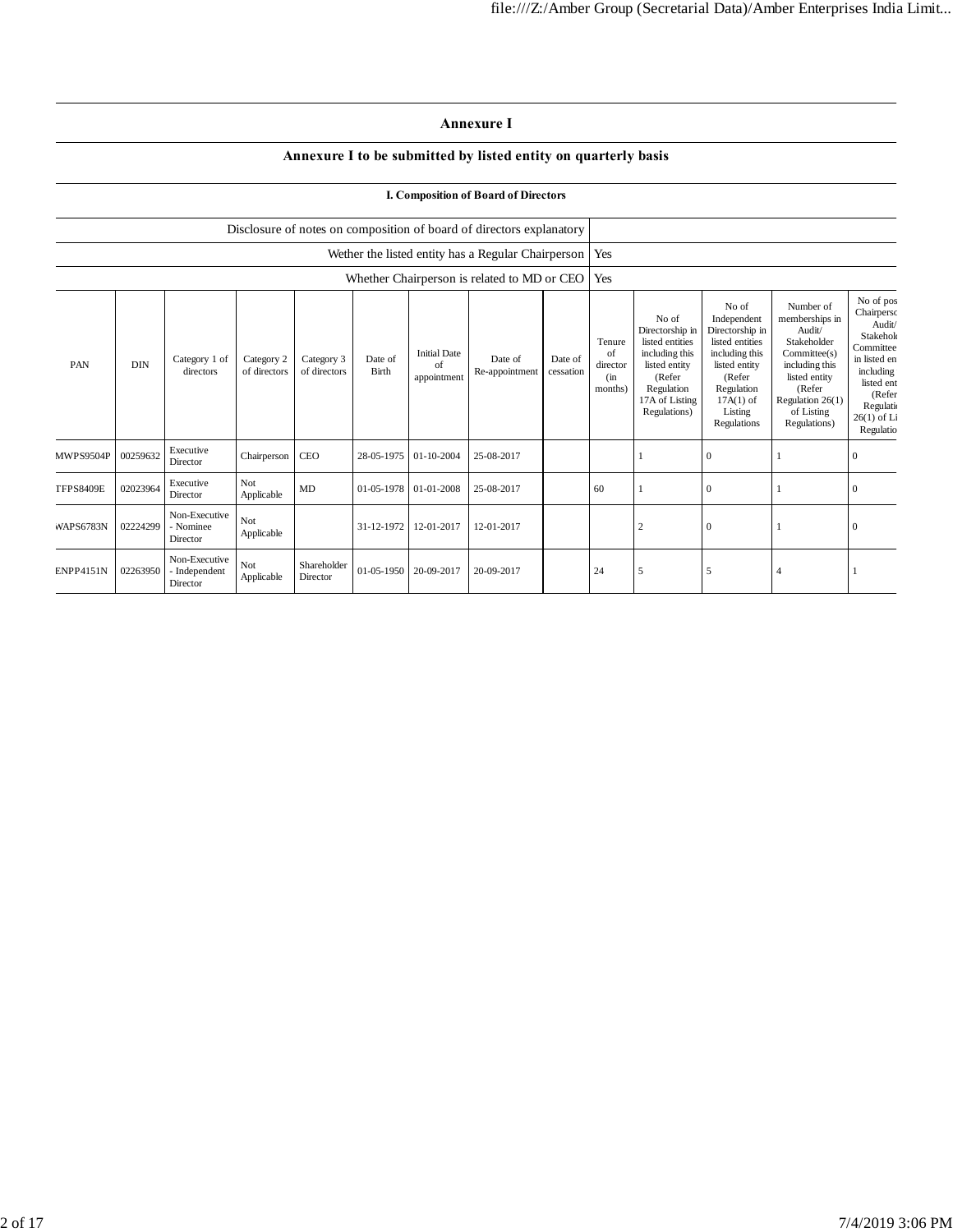|                |                                                    |                                               |                     |            |                                            |                               |                            |                  |                                          | <b>I. Composition of Board of Directors</b>                          |                      |                                               |                                                                                                                                                   |                                                                                                                                                                      |                                                                                                                                           |
|----------------|----------------------------------------------------|-----------------------------------------------|---------------------|------------|--------------------------------------------|-------------------------------|----------------------------|------------------|------------------------------------------|----------------------------------------------------------------------|----------------------|-----------------------------------------------|---------------------------------------------------------------------------------------------------------------------------------------------------|----------------------------------------------------------------------------------------------------------------------------------------------------------------------|-------------------------------------------------------------------------------------------------------------------------------------------|
|                |                                                    |                                               |                     |            |                                            |                               |                            |                  |                                          | Disclosure of notes on composition of board of directors explanatory |                      |                                               |                                                                                                                                                   |                                                                                                                                                                      |                                                                                                                                           |
|                | Wether the listed entity has a Regular Chairperson |                                               |                     |            |                                            |                               |                            |                  |                                          |                                                                      |                      |                                               |                                                                                                                                                   |                                                                                                                                                                      |                                                                                                                                           |
| Sr             | Title<br>(Mi<br>Ms)                                | Name of the<br>Director                       | PAN                 | <b>DIN</b> | Category 1 of<br>directors                 | Category<br>2 of<br>directors | Category 3<br>of directors | Date of<br>Birth | <b>Initial Date</b><br>of<br>appointment | Date of<br>Re-appointment                                            | Date of<br>cessation | Tenure<br>of<br>director<br>$\sin$<br>months) | No of<br>Directorship<br>in listed<br>entities<br>including<br>this listed<br>entity<br>(Refer<br>Regulation<br>17A of<br>Listing<br>Regulations) | No of<br>Independent<br>Directorship<br>in listed<br>entities<br>including<br>this listed<br>entity<br>(Refer<br>Regulation<br>$17A(1)$ of<br>Listing<br>Regulations | Numbe<br>member<br>in Auc<br>Stakeho<br>Committ<br>including<br>listed er<br>(Ref <sub>0</sub> )<br>Regula<br>26(1)<br>Listin<br>Regulati |
| 5 <sup>5</sup> | Mr                                                 | <b>SATWINDER</b><br><b>SINGH</b>              | ACAPS5953J          | 00164903   | Non-Executive<br>- Independent<br>Director | Not<br>Applicable             | Shareholder<br>Director    |                  | 06-07-1964 20-09-2017                    | 20-09-2017                                                           |                      | 24                                            |                                                                                                                                                   |                                                                                                                                                                      | $\overline{2}$                                                                                                                            |
| 6              | Mr                                                 | <b>GIRISH</b><br><b>KUMAR</b><br><b>AHUJA</b> | AAGPA1416Q 00446339 |            | Non-Executive<br>- Independent<br>Director | Not<br>Applicable             | Shareholder<br>Director    |                  | 29-05-1946 20-09-2017                    | 20-09-2017                                                           |                      | 24                                            | $\overline{\mathbf{c}}$                                                                                                                           | $\overline{2}$                                                                                                                                                       | 3                                                                                                                                         |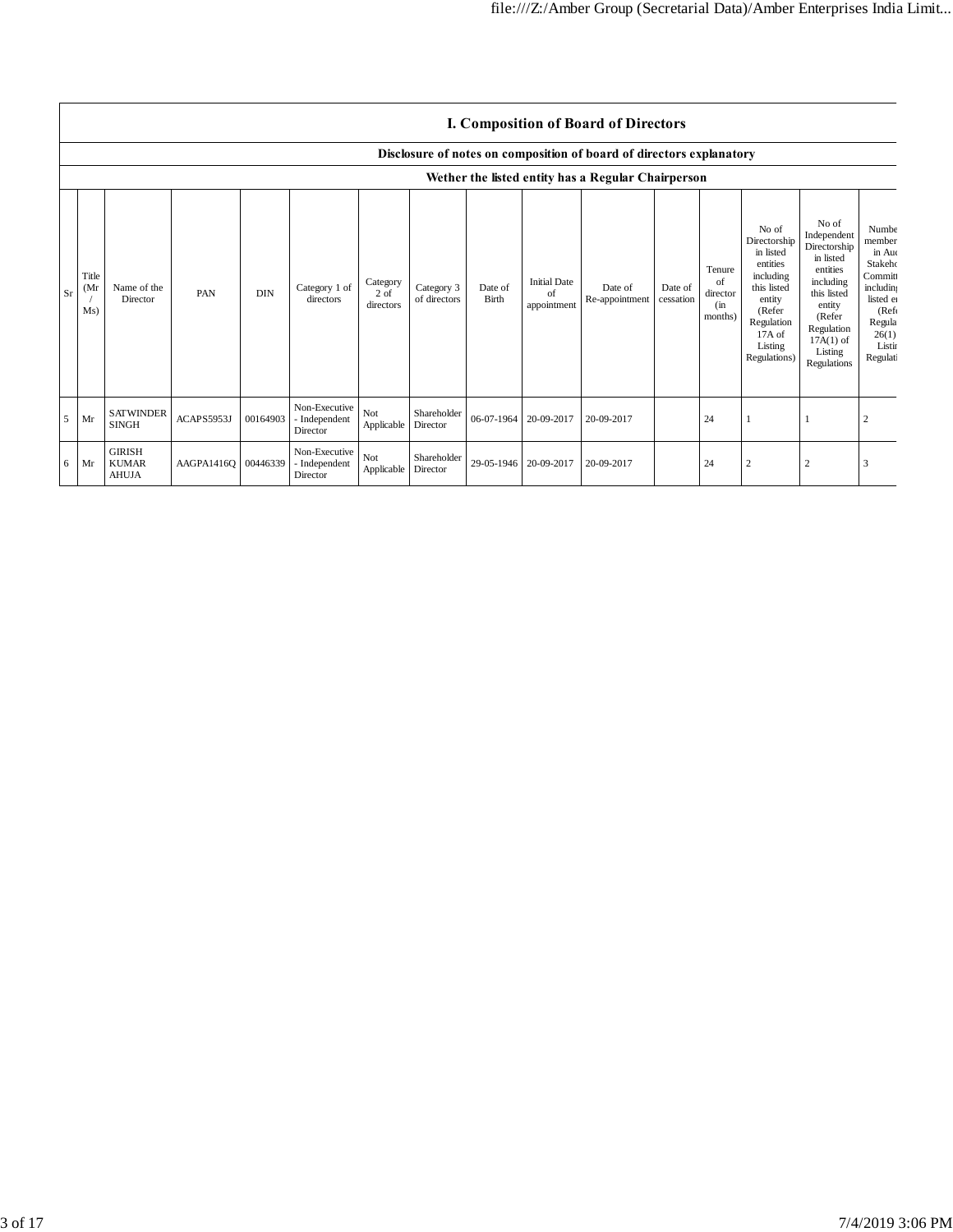|                | <b>Audit Committee Details</b> |                                     |                                                       |                            |                        |                      |                |
|----------------|--------------------------------|-------------------------------------|-------------------------------------------------------|----------------------------|------------------------|----------------------|----------------|
|                |                                |                                     | Whether the Audit Committee has a Regular Chairperson |                            | Yes                    |                      |                |
| <b>Sr</b>      | <b>DIN</b><br>Number           | Name of Committee<br>members        | Category 1 of directors                               | Category 2 of<br>directors | Date of<br>Appointment | Date of<br>Cessation | <b>Remarks</b> |
|                | 00446339                       | <b>GIRISH KUMAR</b><br><b>AHUJA</b> | Non-Executive -<br><b>Independent Director</b>        | Chairperson                | 20-09-2017             |                      |                |
| $\overline{2}$ | 00164903                       | <b>SATWINDER SINGH</b>              | Non-Executive -<br><b>Independent Director</b>        | Member                     | 20-09-2017             |                      |                |
| 3              | 00259632                       | <b>JASBIR SINGH</b>                 | <b>Executive Director</b>                             | Member                     | 20-09-2017             |                      |                |
| $\overline{4}$ | 02263950                       | SUDHA PILLAI                        | Non-Executive -<br><b>Independent Director</b>        | Member                     | 26-09-2017             |                      |                |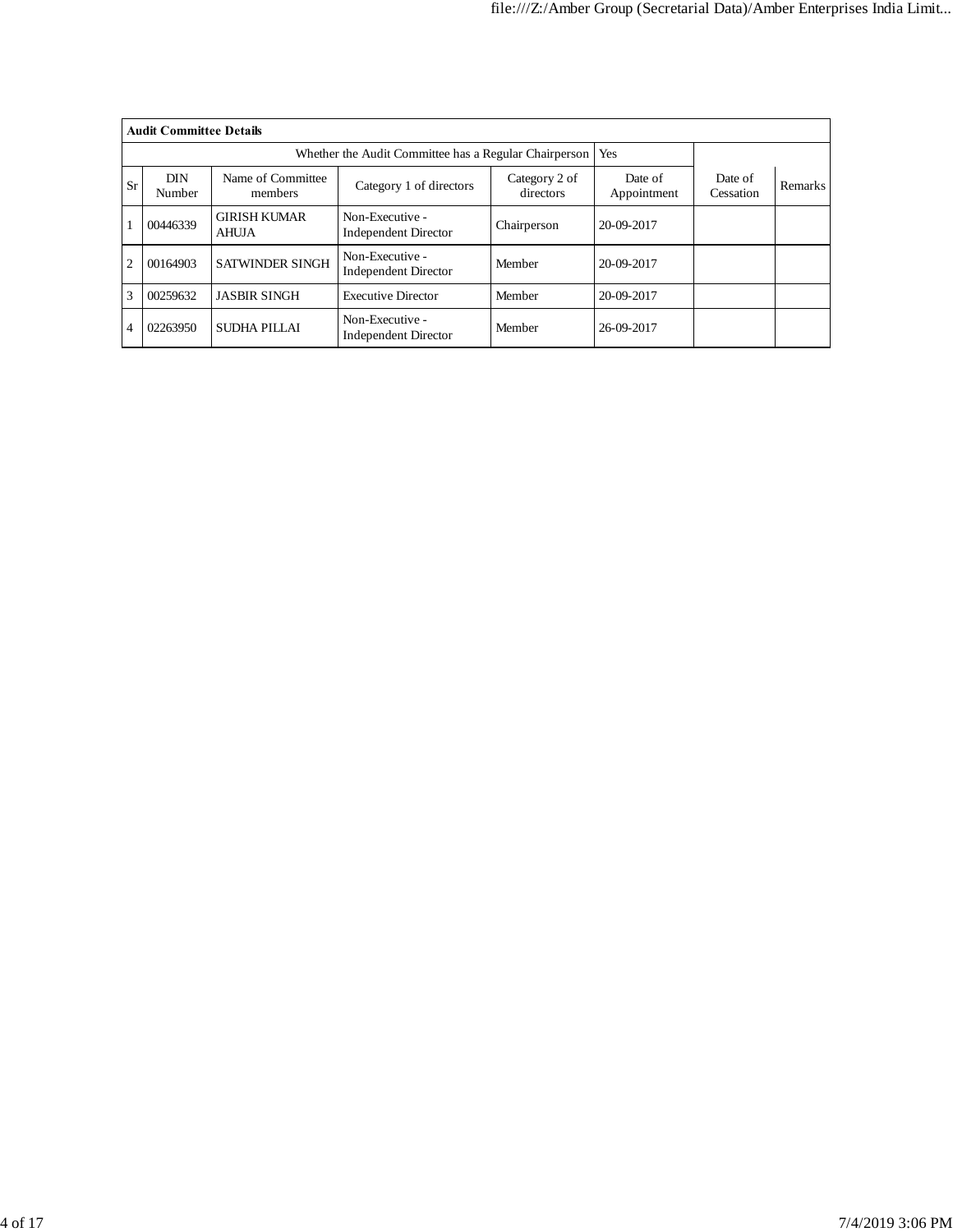|                |                      | Nomination and remuneration committee |                                                                                   |                      |                |  |  |
|----------------|----------------------|---------------------------------------|-----------------------------------------------------------------------------------|----------------------|----------------|--|--|
|                |                      |                                       | Whether the Nomination and remuneration committee has a Regular Chairperson   Yes |                      |                |  |  |
| Sr             | <b>DIN</b><br>Number | Name of Committee<br>members          | Date of<br>Appointment                                                            | Date of<br>Cessation | <b>Remarks</b> |  |  |
|                | 00164903             | <b>SATWINDER SINGH</b>                | Non-Executive -<br><b>Independent Director</b>                                    | Chairperson          | 20-09-2017     |  |  |
| $\overline{c}$ | 00446339             | <b>GIRISH KUMAR</b><br><b>AHUJA</b>   | Non-Executive -<br><b>Independent Director</b>                                    | Member               | 20-09-2017     |  |  |
| 3              | 02224299             | <b>MANOJ KUMAR</b><br><b>SEHRAWAT</b> | Non-Executive - Nominee<br>Director                                               | Member               | 20-09-2017     |  |  |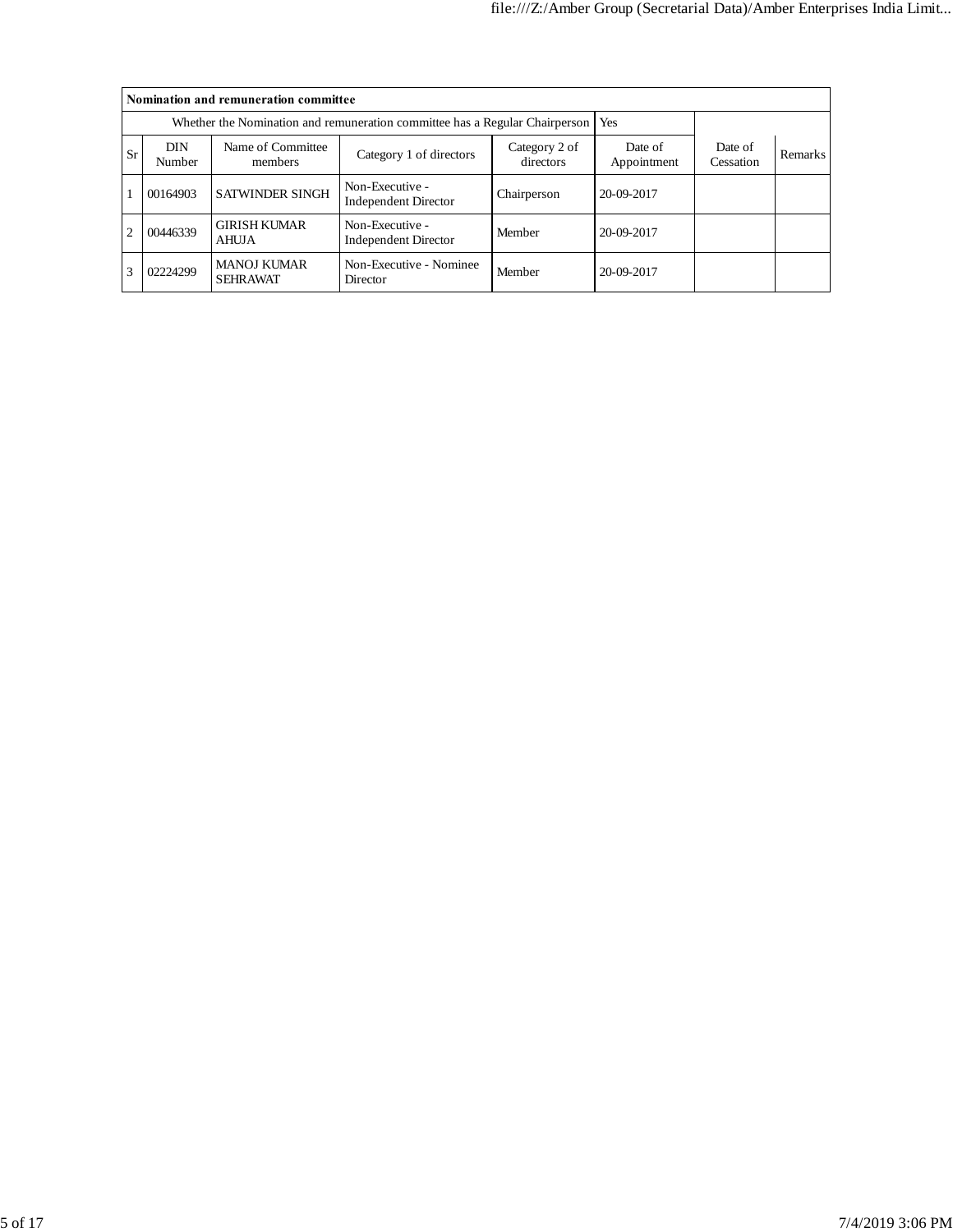|                                                                                                                            |          | <b>Stakeholders Relationship Committee</b> |                                                                                 |             |                        |                      |                |
|----------------------------------------------------------------------------------------------------------------------------|----------|--------------------------------------------|---------------------------------------------------------------------------------|-------------|------------------------|----------------------|----------------|
|                                                                                                                            |          |                                            | Whether the Stakeholders Relationship Committee has a Regular Chairperson   Yes |             |                        |                      |                |
| <b>DIN</b><br>Name of Committee<br>Category 2 of<br><b>Sr</b><br>Category 1 of directors<br>directors<br>Number<br>members |          |                                            |                                                                                 |             | Date of<br>Appointment | Date of<br>Cessation | <b>Remarks</b> |
|                                                                                                                            | 00164903 | <b>SATWINDER SINGH</b>                     | Non-Executive -<br><b>Independent Director</b>                                  | Chairperson | 20-09-2017             |                      |                |
| <b>MANOJ KUMAR</b><br>Non-Executive - Nominee<br>02224299<br>2<br><b>SEHRAWAT</b><br>Director                              |          | Member                                     | 20-09-2017                                                                      |             |                        |                      |                |
| 3                                                                                                                          | 02023964 | <b>DALJIT SINGH</b>                        | <b>Executive Director</b>                                                       | Member      | 20-09-2017             |                      |                |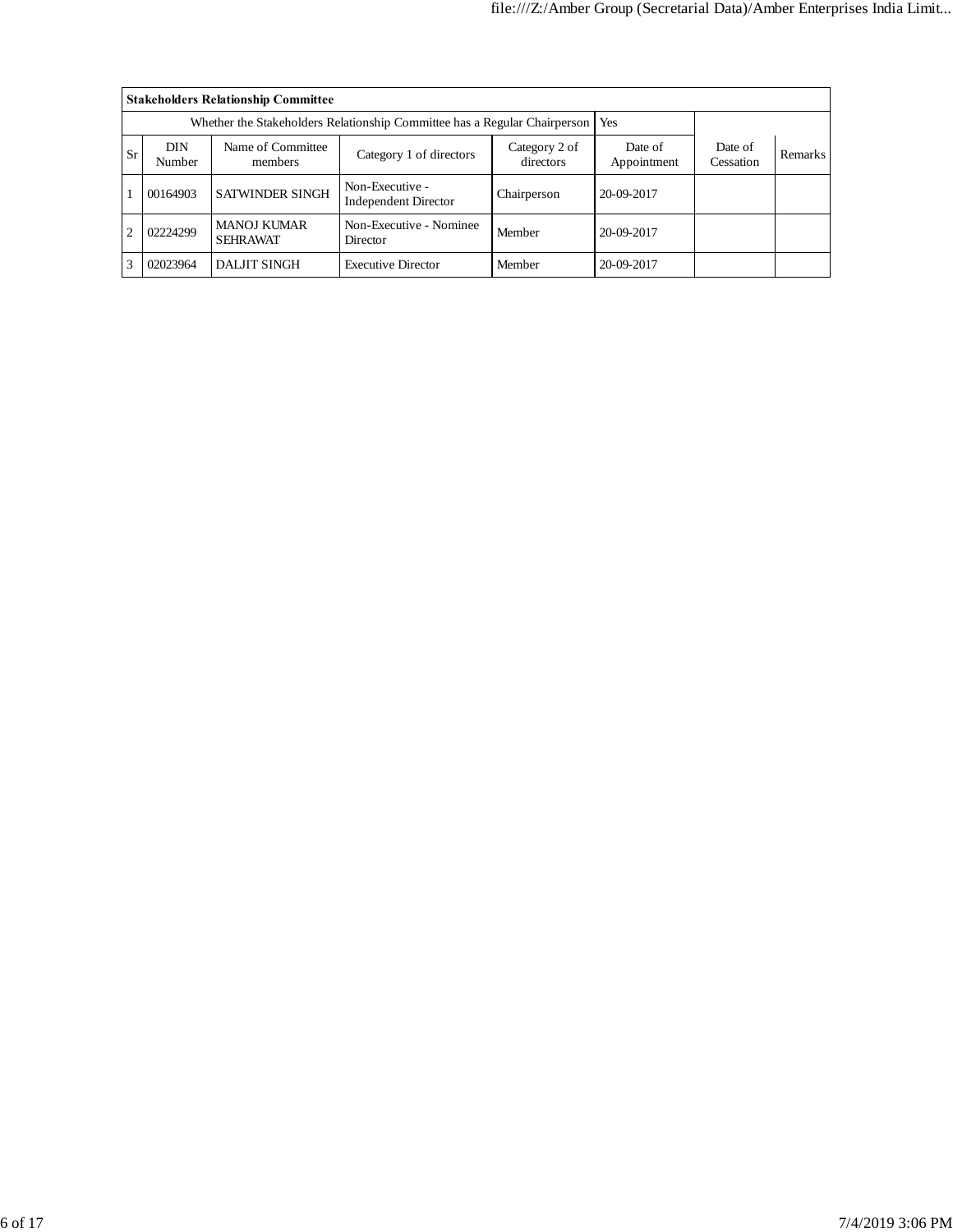|     | <b>Risk Management Committee</b> |                                                                       |                            |                            |                        |                      |         |  |  |  |  |
|-----|----------------------------------|-----------------------------------------------------------------------|----------------------------|----------------------------|------------------------|----------------------|---------|--|--|--|--|
|     |                                  | Whether the Risk Management Committee has a Regular Chairperson   Yes |                            |                            |                        |                      |         |  |  |  |  |
| Sr. | DIN<br>Number                    | Name of Committee<br>members                                          | Category 1 of<br>directors | Category 2 of<br>directors | Date of<br>Appointment | Date of<br>Cessation | Remarks |  |  |  |  |
|     | 00259632                         | <b>JASBIR SINGH</b>                                                   | <b>Executive Director</b>  | Chairperson                | 08-02-2019             |                      |         |  |  |  |  |
|     | 02023964                         | <b>DALJIT SINGH</b>                                                   | <b>Executive Director</b>  | Member                     | 08-02-2019             |                      |         |  |  |  |  |
|     | 02924307                         | <b>SANJAY ARORA</b>                                                   | Member                     | Member                     | 08-02-2019             |                      |         |  |  |  |  |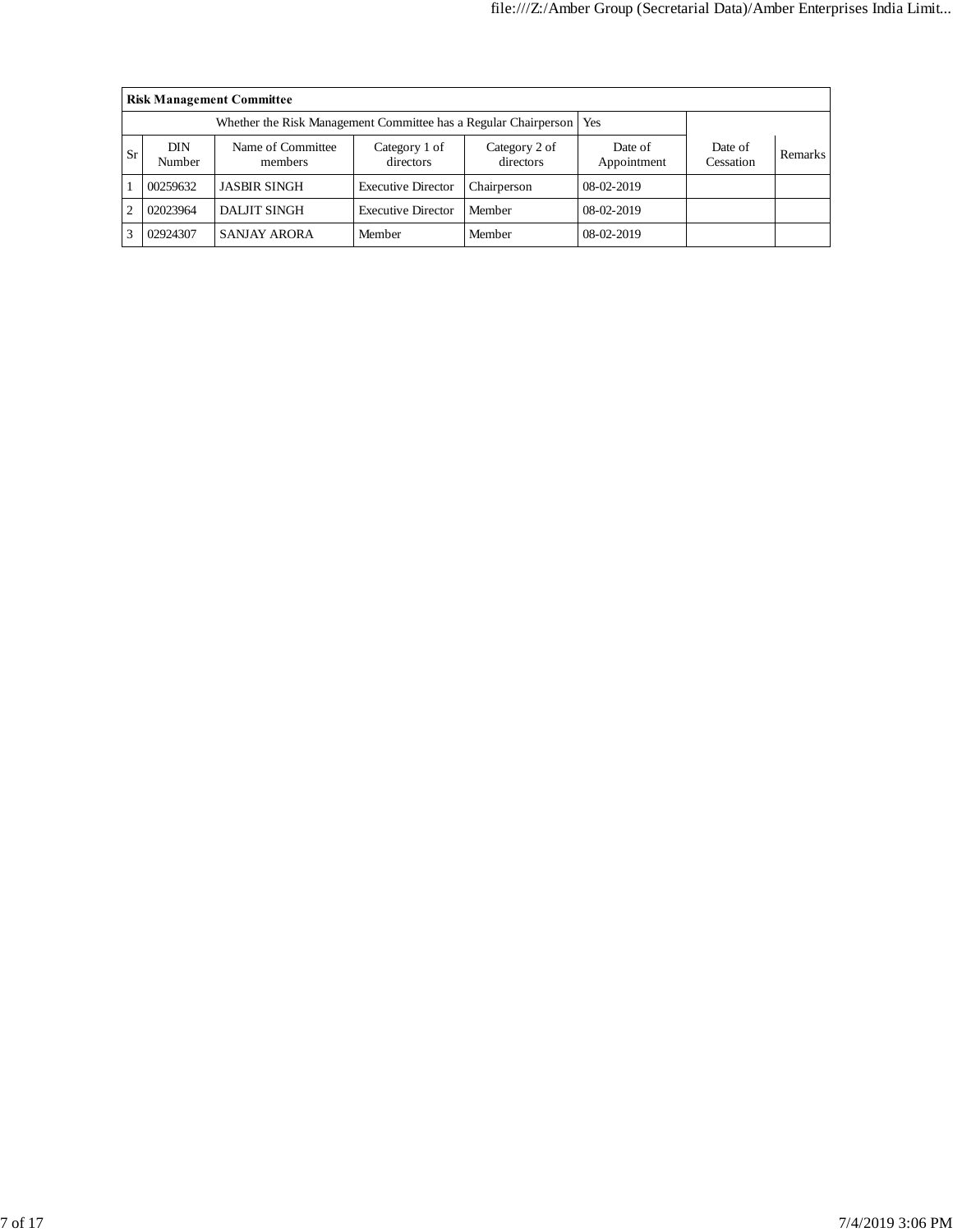|    |                      | <b>Corporate Social Responsibility Committee</b> |                                                                                       |                      |                |  |  |
|----|----------------------|--------------------------------------------------|---------------------------------------------------------------------------------------|----------------------|----------------|--|--|
|    |                      |                                                  | Whether the Corporate Social Responsibility Committee has a Regular Chairperson   Yes |                      |                |  |  |
| Sr | <b>DIN</b><br>Number | Name of Committee<br>members                     | Date of<br>Appointment                                                                | Date of<br>Cessation | <b>Remarks</b> |  |  |
|    | 02263950             | SUDHA PILLAI                                     | Non-Executive -<br><b>Independent Director</b>                                        | Chairperson          | 20-09-2017     |  |  |
| 2  | 00259632             | <b>JASBIR SINGH</b>                              | <b>Executive Director</b>                                                             | Member               | 20-09-2017     |  |  |
| 3  | 02023964             | DALJIT SINGH                                     | Member                                                                                | 20-09-2017           |                |  |  |
|    | 02224299             | <b>MANOJ KUMAR</b><br><b>SEHRAWAT</b>            | Member                                                                                | 20-09-2017           |                |  |  |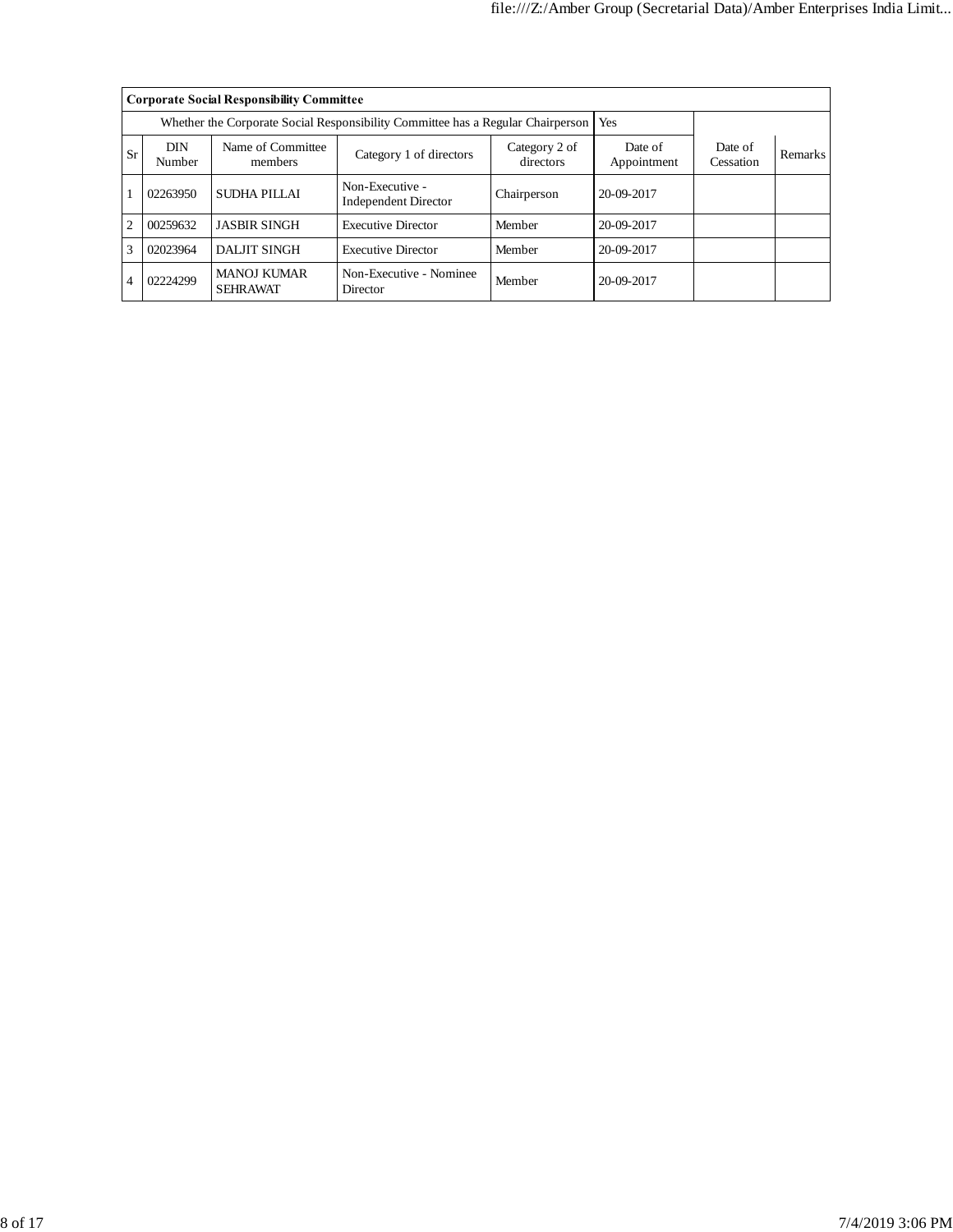|     | Other Committee |                              |                            |                            |                            |         |  |  |  |  |
|-----|-----------------|------------------------------|----------------------------|----------------------------|----------------------------|---------|--|--|--|--|
| Sr. | DIN<br>Number   | Name of Committee<br>members | Name of other<br>committee | Category 1 of<br>directors | Category 2 of<br>directors | Remarks |  |  |  |  |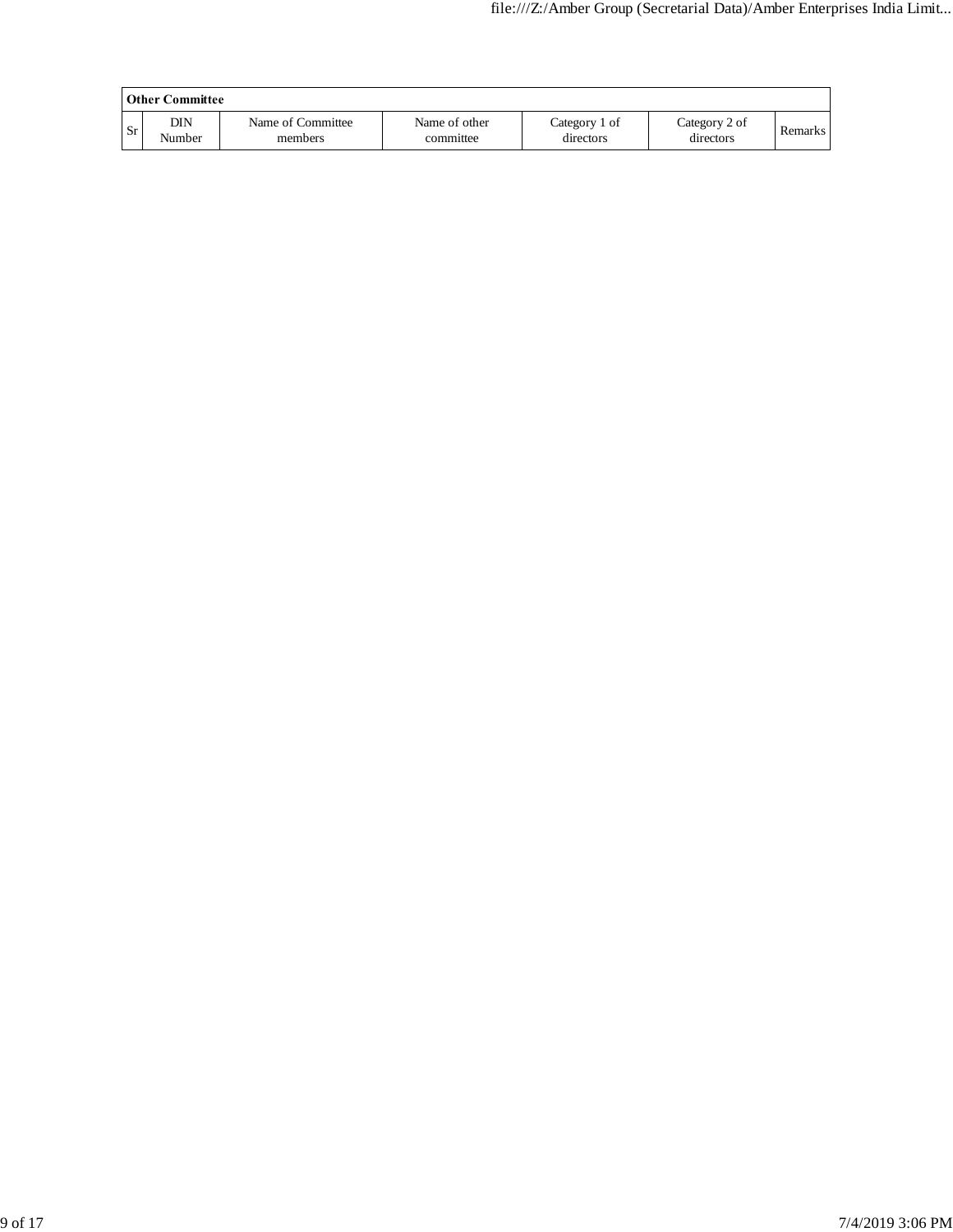|           | <b>Annexure 1</b>                                              |                                                               |                                                                      |                                       |                                                     |                                             |                                                              |  |  |  |  |
|-----------|----------------------------------------------------------------|---------------------------------------------------------------|----------------------------------------------------------------------|---------------------------------------|-----------------------------------------------------|---------------------------------------------|--------------------------------------------------------------|--|--|--|--|
|           | <b>Annexure 1</b>                                              |                                                               |                                                                      |                                       |                                                     |                                             |                                                              |  |  |  |  |
|           | III. Meeting of Board of Directors                             |                                                               |                                                                      |                                       |                                                     |                                             |                                                              |  |  |  |  |
|           | Disclosure of notes on meeting of board                        | of directors explanatory                                      |                                                                      |                                       |                                                     |                                             |                                                              |  |  |  |  |
| <b>Sr</b> | $Date(s)$ of<br>meeting (if any)<br>in the previous<br>quarter | $Date(s)$ of<br>meeting (if any)<br>in the current<br>quarter | Maximum gap<br>between any two<br>consecutive (in<br>number of days) | Notes for<br>not<br>providing<br>Date | Whether<br>requirement of<br>Quorum met<br>(Yes/No) | Number of<br><b>Directors</b><br>$present*$ | No. of<br>Independent<br>Directors attending<br>the meeting* |  |  |  |  |
|           | 08-02-2019                                                     |                                                               |                                                                      |                                       | Yes                                                 | 6                                           | 3                                                            |  |  |  |  |
| 2         | 22-03-2019                                                     |                                                               | 41                                                                   |                                       | Yes                                                 | 5                                           | 2                                                            |  |  |  |  |
| 3         |                                                                | 24-05-2019                                                    | 62                                                                   |                                       | Yes                                                 | 5                                           | 3                                                            |  |  |  |  |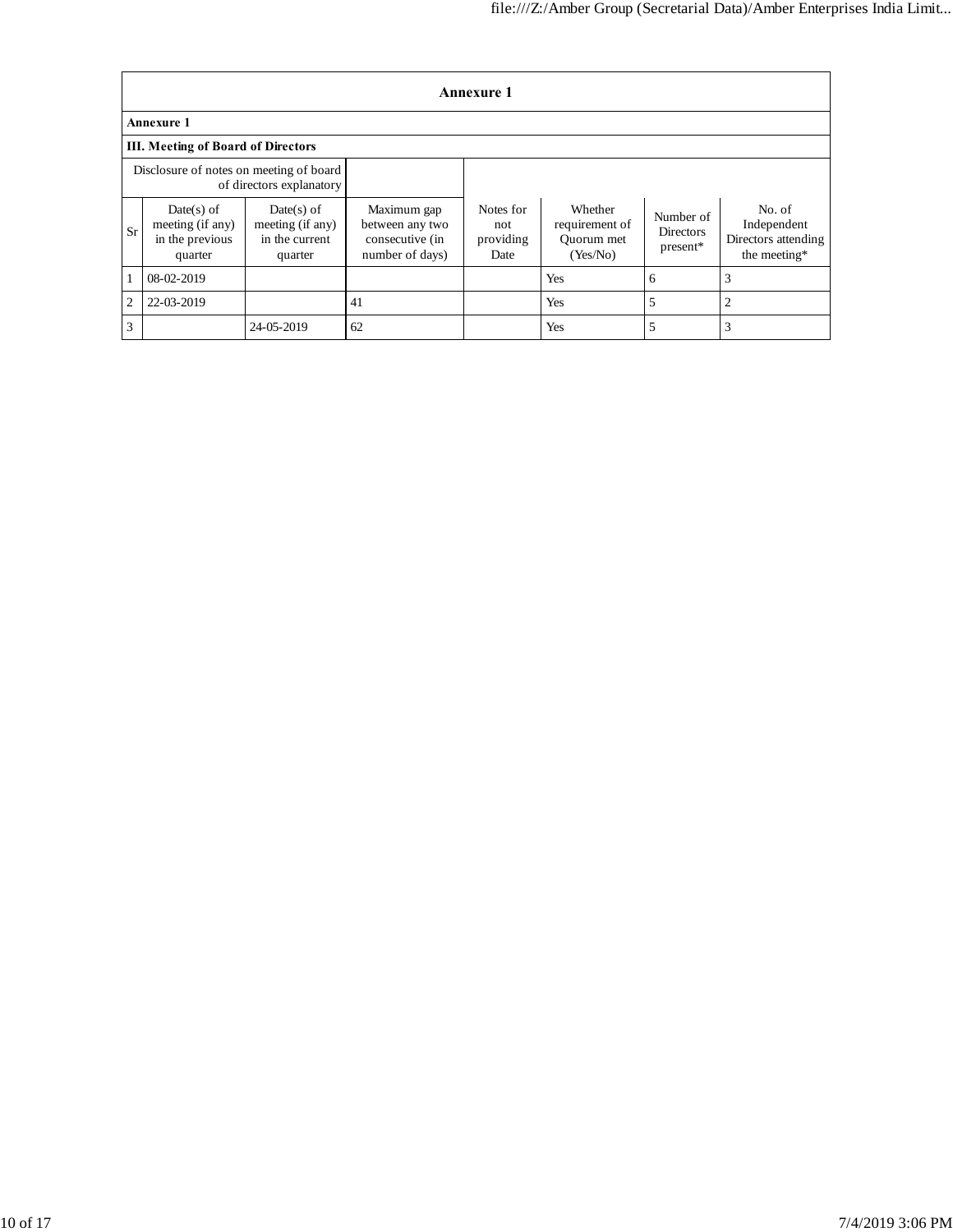|                |                                                  |                                                                                                               |                                                                         | <b>Annexure 1</b>             |                                       |                                                          |                                           |                                                                          |
|----------------|--------------------------------------------------|---------------------------------------------------------------------------------------------------------------|-------------------------------------------------------------------------|-------------------------------|---------------------------------------|----------------------------------------------------------|-------------------------------------------|--------------------------------------------------------------------------|
|                | <b>IV. Meeting of Committees</b>                 |                                                                                                               |                                                                         |                               |                                       |                                                          |                                           |                                                                          |
|                |                                                  |                                                                                                               |                                                                         |                               |                                       | Disclosure of notes on meeting of committees explanatory |                                           |                                                                          |
| Sr             | Name of<br>Committee                             | $Date(s)$ of meeting<br>(Enter dates of<br>Previous quarter and<br>Current quarter in<br>chronological order) | Maximum gap<br>between any<br>two consecutive<br>(in number of<br>days) | Name of<br>other<br>committee | Reson for<br>not<br>providing<br>date | Whether<br>requirement of<br>Ouorum met<br>(Yes/No)      | Number of<br><b>Directors</b><br>present* | No. of<br>Independent<br><b>Directors</b><br>attending the<br>$meeting*$ |
| $\mathbf{1}$   | Audit<br>Committee                               | 08-02-2019                                                                                                    |                                                                         |                               |                                       | Yes                                                      | 4                                         | 3                                                                        |
| $\sqrt{2}$     | Audit<br>Committee                               | 22-03-2019                                                                                                    | 41                                                                      |                               |                                       | Yes                                                      | 3                                         | 2                                                                        |
| 3              | Audit<br>Committee                               | 24-05-2019                                                                                                    | 62                                                                      |                               |                                       | Yes                                                      | 4                                         | 3                                                                        |
| $\overline{4}$ | Nomination<br>and<br>remuneration<br>committee   | 24-05-2019                                                                                                    |                                                                         |                               |                                       | Yes                                                      | 3                                         | 2                                                                        |
| 5              | <b>Stakeholders</b><br>Relationship<br>Committee | 08-02-2019                                                                                                    |                                                                         |                               |                                       | Yes                                                      | 3                                         | $\mathfrak{2}$                                                           |
| 6              | <b>Stakeholders</b><br>Relationship<br>Committee | 24-05-2019                                                                                                    | 104                                                                     |                               |                                       | Yes                                                      | $\overline{2}$                            | 1                                                                        |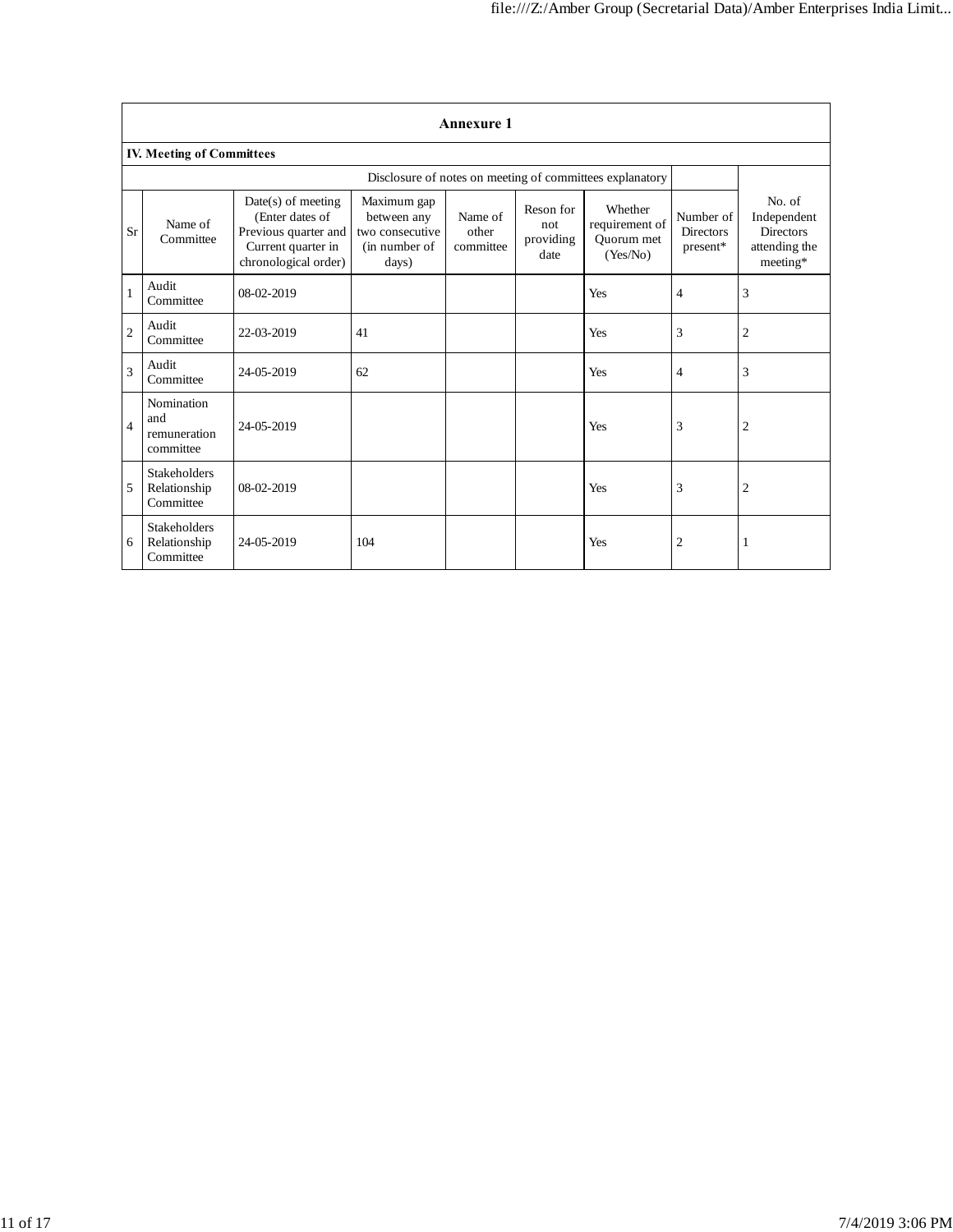|                | <b>Annexure 1</b>                                  |                                                                                                                  |                                                                         |                               |                                       |                                                     |                                              |                                                                          |  |  |
|----------------|----------------------------------------------------|------------------------------------------------------------------------------------------------------------------|-------------------------------------------------------------------------|-------------------------------|---------------------------------------|-----------------------------------------------------|----------------------------------------------|--------------------------------------------------------------------------|--|--|
|                | <b>IV. Meeting of Committees</b>                   |                                                                                                                  |                                                                         |                               |                                       |                                                     |                                              |                                                                          |  |  |
| Sr             | Name of<br>Committee                               | $Date(s)$ of meeting<br>(Enter dates of<br>Previous quarter<br>and Current quarter<br>in chronological<br>order) | Maximum gap<br>between any<br>two consecutive<br>(in number of<br>days) | Name of<br>other<br>committee | Reson for<br>not<br>providing<br>date | Whether<br>requirement of<br>Quorum met<br>(Yes/No) | Number<br>of<br><b>Directors</b><br>present* | No. of<br>Independent<br><b>Directors</b><br>attending the<br>$meeting*$ |  |  |
| $\overline{7}$ | Corporate<br>Social<br>Responsibility<br>Committee | 08-02-2019                                                                                                       |                                                                         |                               |                                       | Yes                                                 | $\overline{4}$                               | 1                                                                        |  |  |
| 8              | Corporate<br>Social<br>Responsibility<br>Committee | 24-05-2019                                                                                                       | 104                                                                     |                               |                                       | Yes                                                 | 3                                            | п                                                                        |  |  |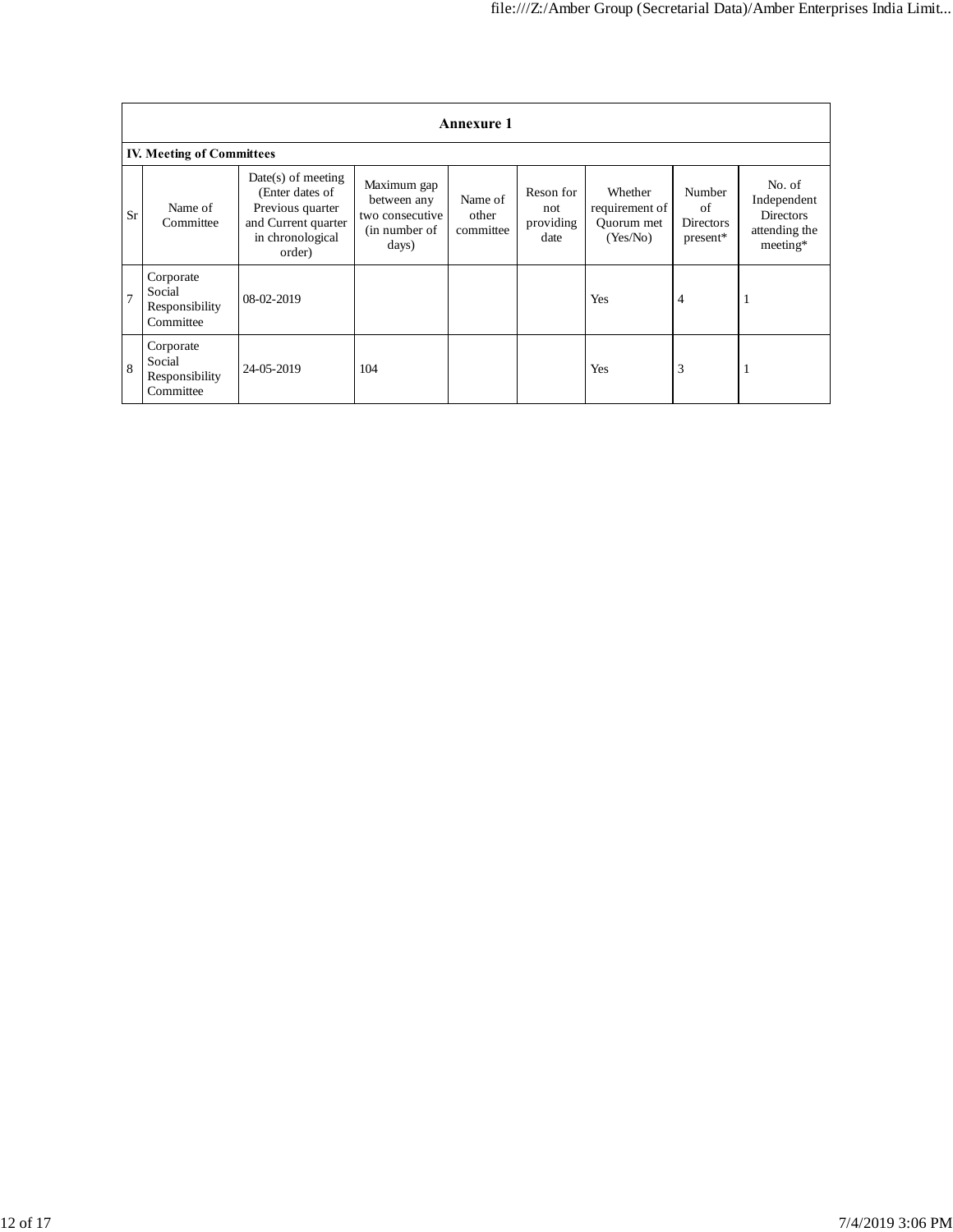|                               | Annexure 1                                                                                                |                                  |                                                                   |  |  |  |
|-------------------------------|-----------------------------------------------------------------------------------------------------------|----------------------------------|-------------------------------------------------------------------|--|--|--|
| V. Related Party Transactions |                                                                                                           |                                  |                                                                   |  |  |  |
| Sr                            | Subject                                                                                                   | Compliance status<br>(Yes/No/NA) | If status is "No" details of<br>non-compliance may be given here. |  |  |  |
|                               | Whether prior approval of audit committee obtained                                                        | Yes                              |                                                                   |  |  |  |
| 2                             | Whether shareholder approval obtained for material RPT                                                    | <b>NA</b>                        |                                                                   |  |  |  |
|                               | Whether details of RPT entered into pursuant to omnibus<br>approval have been reviewed by Audit Committee | Yes                              |                                                                   |  |  |  |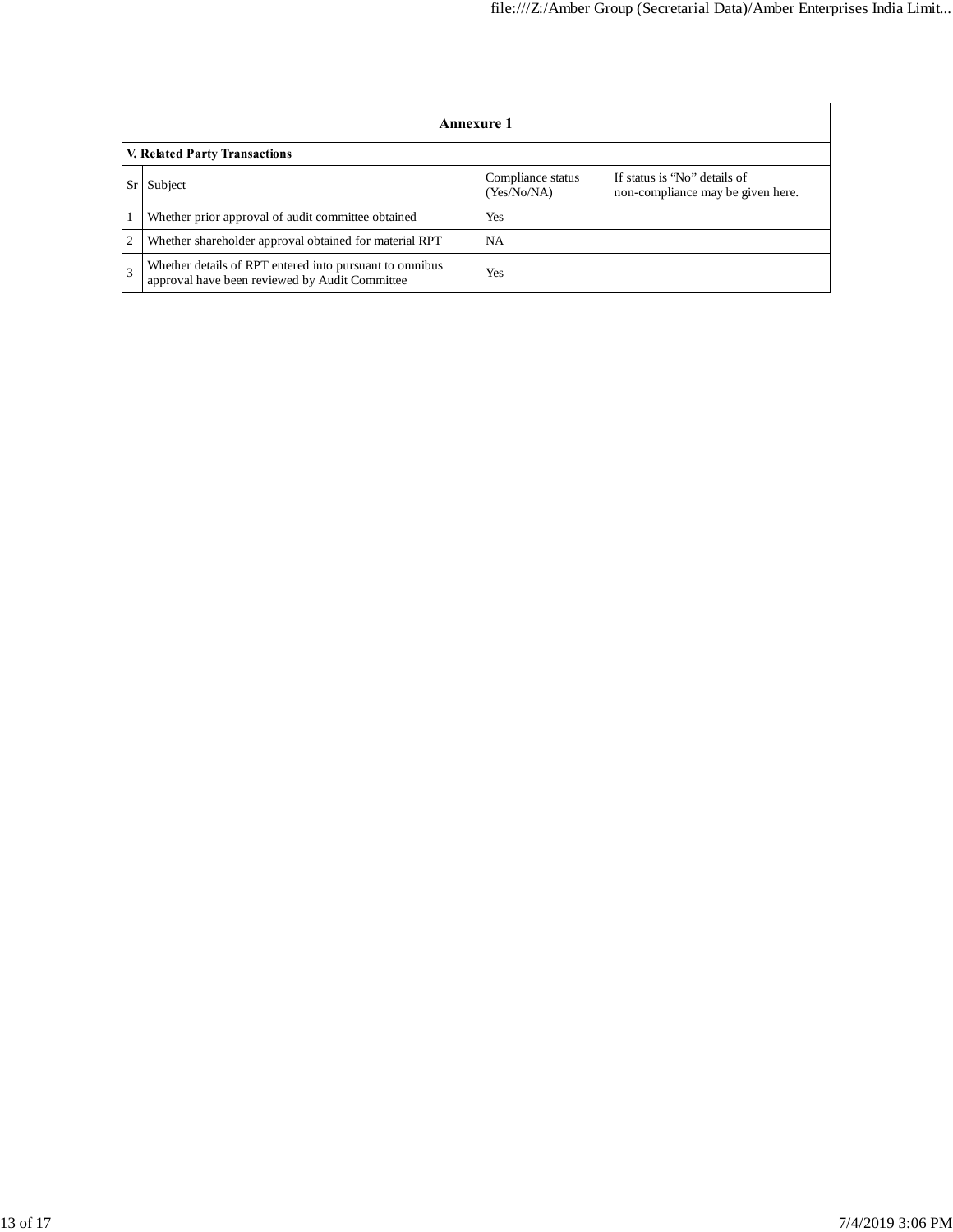| <b>Annexure 1</b>       |                                                                                                                                                                                                                 |                               |  |  |  |
|-------------------------|-----------------------------------------------------------------------------------------------------------------------------------------------------------------------------------------------------------------|-------------------------------|--|--|--|
| <b>VI. Affirmations</b> |                                                                                                                                                                                                                 |                               |  |  |  |
|                         | Sr Subject                                                                                                                                                                                                      | Compliance status<br>(Yes/No) |  |  |  |
| 1                       | The composition of Board of Directors is in terms of SEBI (Listing obligations and disclosure requirements)<br>Regulations, 2015                                                                                | Yes                           |  |  |  |
| $\overline{2}$          | The composition of the following committees is in terms of SEBI(Listing obligations and disclosure<br>requirements) Regulations, 2015 a. Audit Committee                                                        | Yes                           |  |  |  |
| 3                       | The composition of the following committees is in terms of SEBI(Listing obligations and disclosure<br>requirements) Regulations, 2015. b. Nomination & remuneration committee                                   | Yes                           |  |  |  |
| $\overline{4}$          | The composition of the following committees is in terms of SEBI(Listing obligations and disclosure<br>requirements) Regulations, 2015. c. Stakeholders relationship committee                                   | Yes                           |  |  |  |
| 5                       | The composition of the following committees is in terms of SEBI(Listing obligations and disclosure<br>requirements) Regulations, 2015. d. Risk management committee (applicable to the top 100 listed entities) | Yes                           |  |  |  |
| 6                       | The committee members have been made aware of their powers, role and responsibilities as specified in SEBI<br>(Listing obligations and disclosure requirements) Regulations, 2015.                              | Yes                           |  |  |  |
| $\overline{7}$          | The meetings of the board of directors and the above committees have been conducted in the manner as<br>specified in SEBI (Listing obligations and disclosure requirements) Regulations, 2015.                  | Yes                           |  |  |  |
| 8                       | This report and/or the report submitted in the previous quarter has been placed before Board of Directors.                                                                                                      | Yes                           |  |  |  |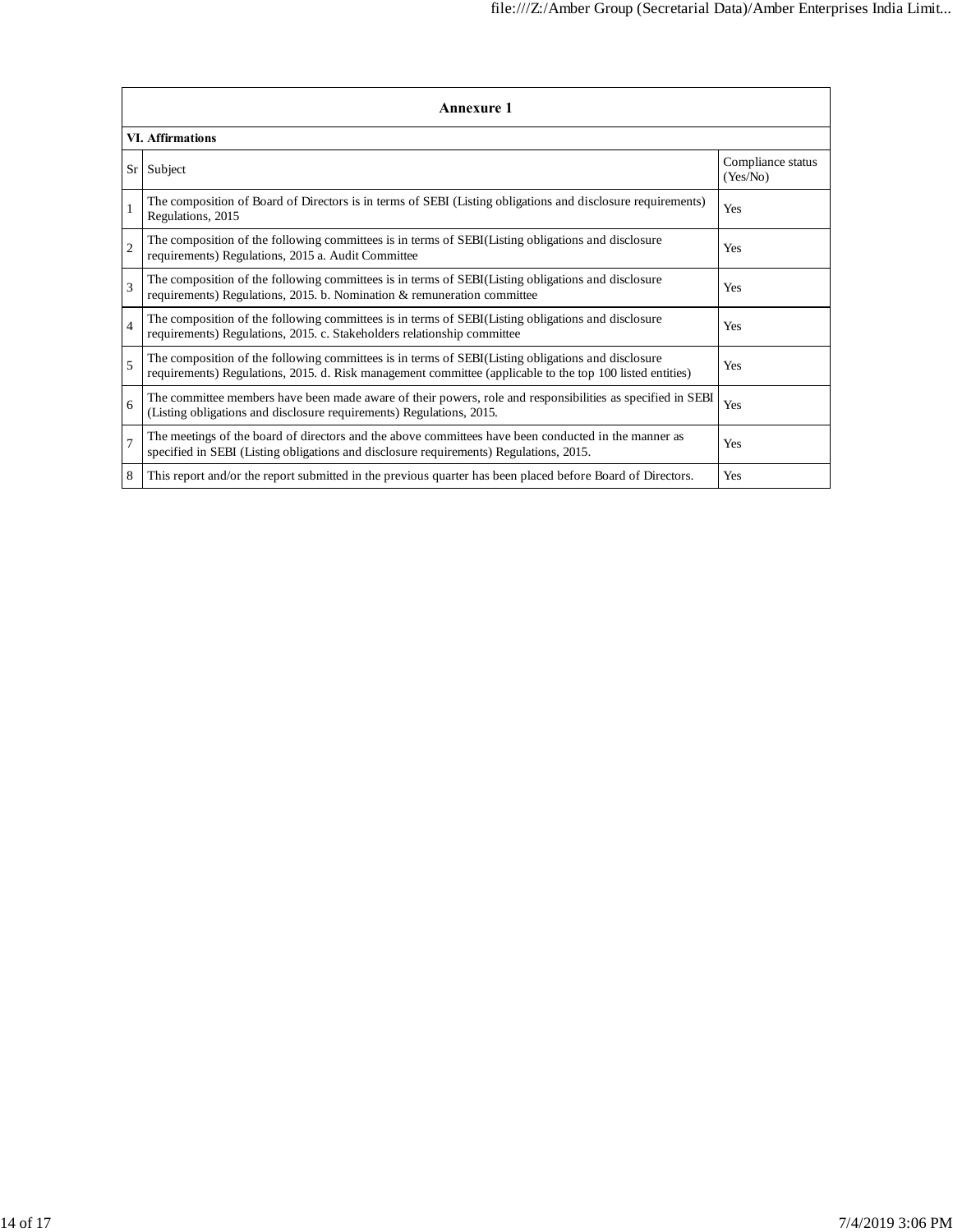| <b>Annexure 1</b>      |                   |                                          |
|------------------------|-------------------|------------------------------------------|
| $\overline{\text{Sr}}$ | Subject           | Compliance status                        |
|                        | Name of signatory | <b>KONICA YADAV</b>                      |
| $\overline{2}$         | Designation       | Company Secretary and Compliance Officer |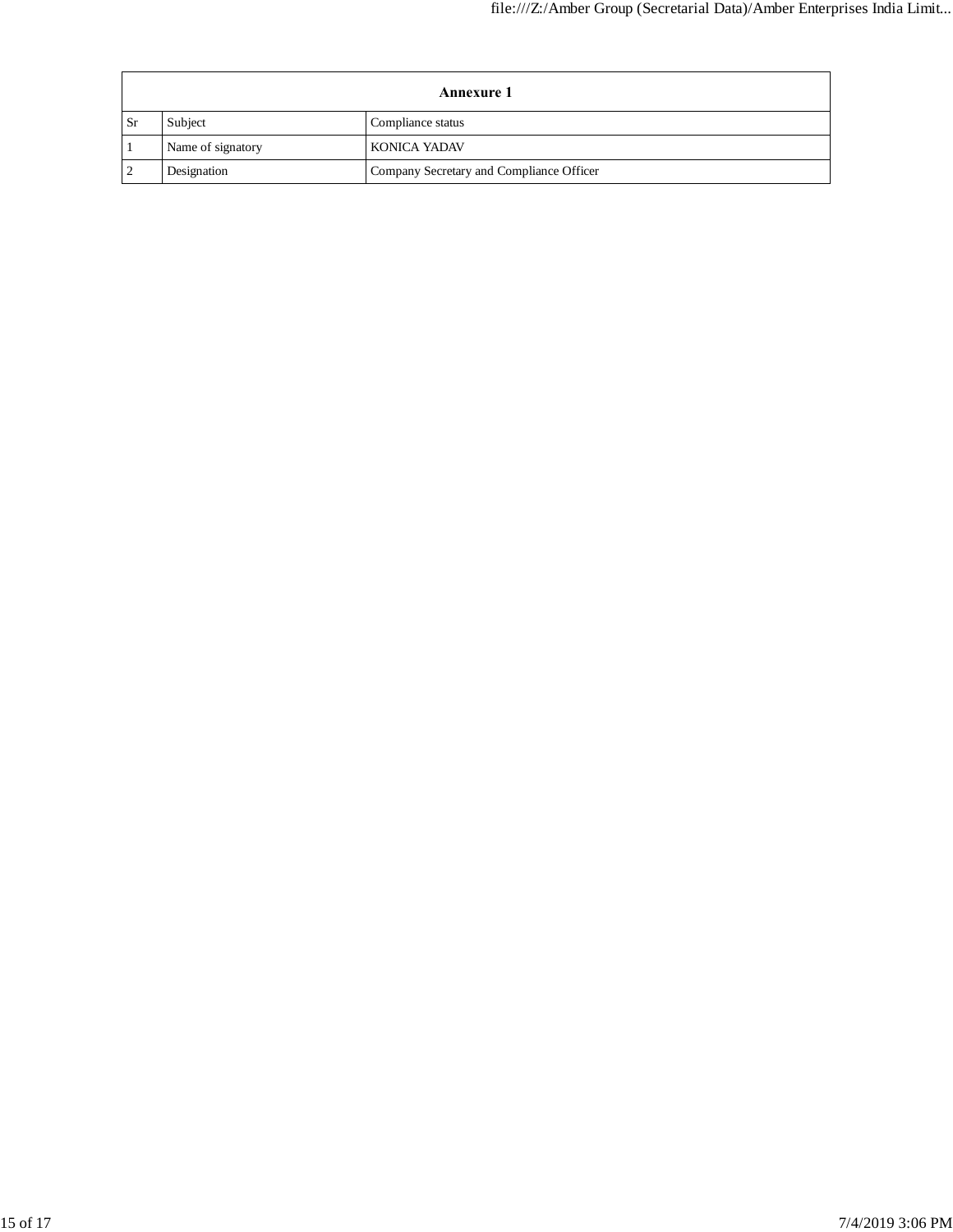| <b>Signatory Details</b> |                                          |
|--------------------------|------------------------------------------|
| Name of signatory        | <b>KONICA YADAV</b>                      |
| Designation of person    | Company Secretary and Compliance Officer |
| Place                    | <b>GURUGRAM</b>                          |
| Date                     | 04-07-2019                               |